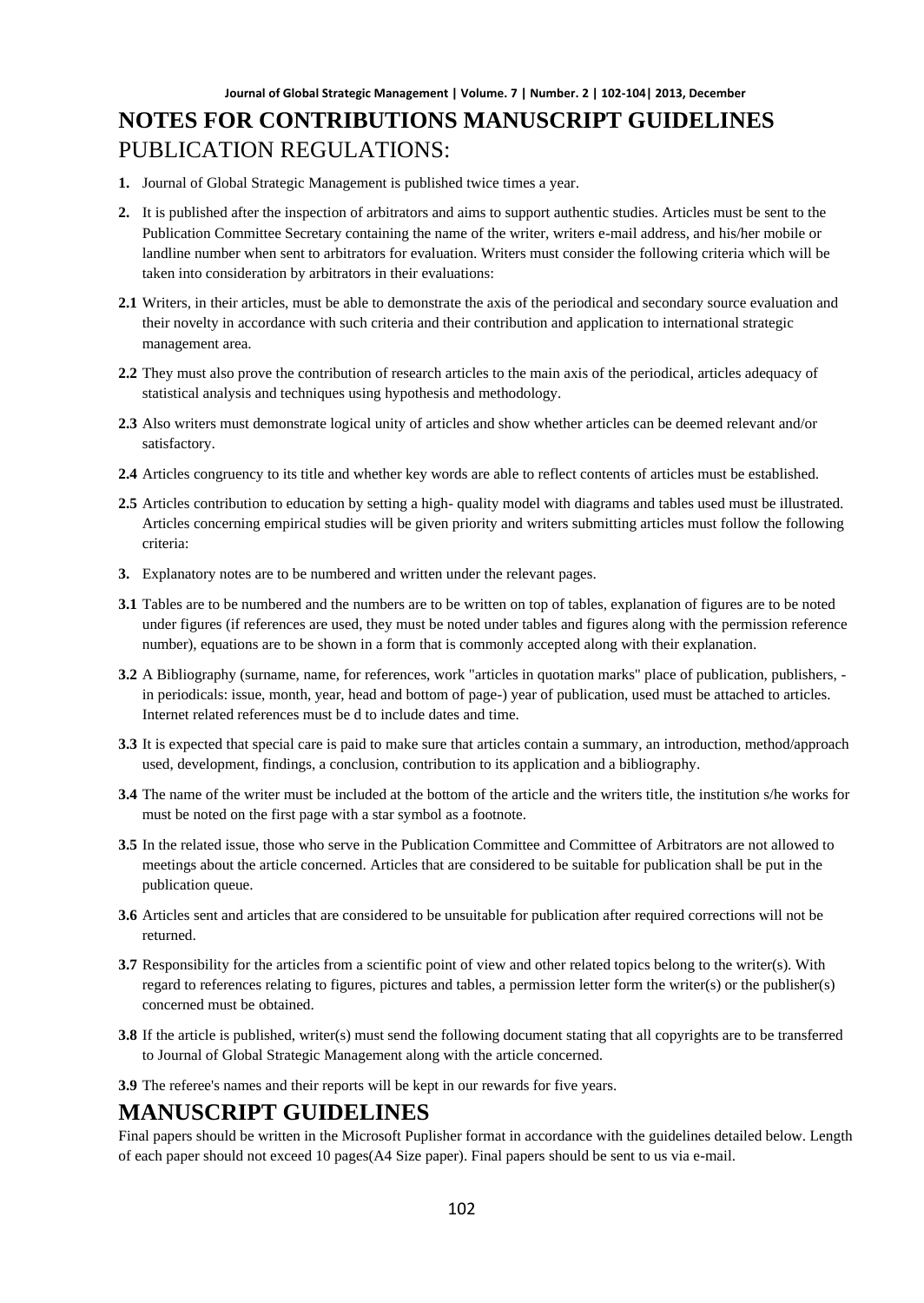#### **Journal of Global Strategic Management | Volume. 7 | Number. 2 | 102-104| 2013, December**

### **Base Font**

The paper should be typed Times New Roman with Point Size 10 and Single-spaced. A space should be between each paragraph.

## **Margins**

Set your margins as follows: Left Margin:3 cm Right Margin:3 cm Top Margin:3 cm Bottom Margin:2,50 cm

## **Title**

The title should be in all capital letters, boldface, "SIZE 20" and centered at the top of the first page. The author(s) and affiliations(s) should be centered, bold face, "SIZE 16" and single-spaced, beginning on the second line below the title. Do not use titles such as Dr. or Assistant Professor. etc.

## **Abstract**

On the second line following the author(s) and affiliation(s), the word abstract should be centered and typed in all capital letters boldface with the "SIZE 16". The text of the abstract should be italicized and not more than 500 words and 3-5 keywords must be included.

## **ABSTRACT**

The main object of this paper $\hat{a} \in \mathcal{C}_1$ 

## **Body**

The body of the paper following the abstract should be single-space, and both left and right justified. Microsoft Word calls this "Justify".

First-level headings should be centered, boldface and in all capital letters with the "SIZE14" (Following the abstract, include a first level heading before the first paragraph of the body of the paper to clearly separate the two).

## **INTRODUCTION**

Second -level headings should be flush with the left margin, bold face, "SIZE 16" and in upper and lower case letters (NOT all caps).

# **Strategic Decision Making**

## **Exhibits And Appendices**

Exhibits may be included with each one appearing on a separate page. Exhibits should be typed as close as possible to the location they are cited. Headings should be centered, boldface, and capitalized above the exhibit. The size of the heading for each exhibit should be "SIZE 12".

# **EXIHIBIT 1**

Appendices should immediately follow the body of the paper and precede the references. The word appendix should be centered above the appendix, in "SIZE 16", bold and caps.

### **APPENDIX References**

Calling references in the text should be handled with the use of last name, year of publication and page number. Ansoff (1965; 56) indicate that  $\hat{\mathbf{a}} \in \mathbb{R}^n$ 

The bibliography should include those reference cited in the text of the paper and should be titled REFERENCE, which must be all in capital letters, boldface and "SIZE 16". References should be listed on a separate page at the end of the paper. A line must be skipped between references.

## **REFERENCES**

Bourgeois, L.J. and Eisenhardt, Kathleen M.(1988), Strategic Decision Process in High Velocity Environment: Four Cases in the Microcomputer Industry, Management Science, 34, pp.816-835.

Kirkwood, Craig W., (1997), Strategic Decision Making, Multi-objective Decision Analysis with Spreadsheets, Wadsworth Puplishing Company, California, USA.

Footnotes will NOT be used for references.